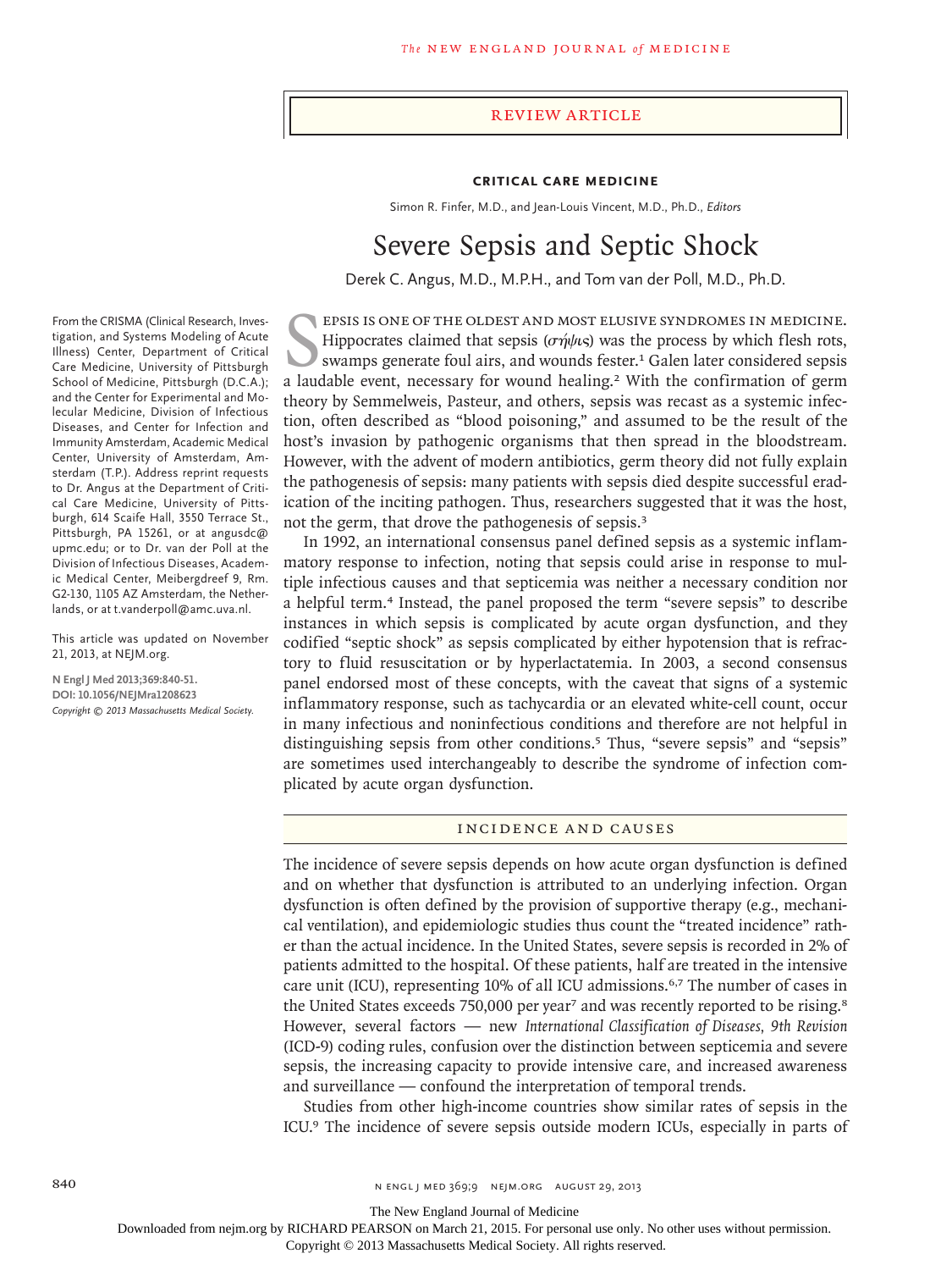the world in which ICU care is scarce, is largely unknown. Extrapolating from treated incidence rates in the United States, Adhikari et al. estimated up to 19 million cases worldwide per year.10 The true incidence is presumably far higher.

Severe sepsis occurs as a result of both community-acquired and health care–associated infections. Pneumonia is the most common cause, accounting for about half of all cases, followed by intraabdominal and urinary tract infections.7,8,11,12 Blood cultures are typically positive in only one third of cases, and in up to a third of cases, cultures from all sites are negative.7,11,13,14 *Staphylococcus aureus* and *Streptococcus pneumoniae* are the most common gram-positive isolates, whereas *Escherichia coli*, klebsiella species, and *Pseudomonas aeruginosa* predominate among gram-negative isolates.11,14 An epidemiologic study of sepsis showed that during the period from 1979 to 2000, gram-positive infections overtook gramnegative infections.15 However, in a more recent study involving 14,000 ICU patients in 75 countries, gram-negative bacteria were isolated in 62% of patients with severe sepsis who had positive cultures, gram-positive bacteria in 47%, and fungi in 19%.<sup>12</sup>

Risk factors for severe sepsis are related both to a patient's predisposition for infection and to the likelihood of acute organ dysfunction if infection develops. There are many well-known risk factors for the infections that most commonly precipitate severe sepsis and septic shock, including chronic diseases (e.g., the acquired immunodeficiency syndrome, chronic obstructive pulmonary disease, and many cancers) and the use of immunosuppressive agents.7 Among patients with such infections, however, the risk factors for organ dysfunction are less well studied but probably include the causative organism and the patient's genetic composition, underlying health status, and preexisting organ function, along with the timeliness of therapeutic intervention.<sup>16</sup> Age, sex, and race or ethnic group all influence the incidence of severe sepsis, which is higher in infants and elderly persons than in other age groups, higher in males than in females, and higher in blacks than in whites.<sup>7,17</sup>

There is considerable interest in the contribution of host genetic characteristics to the incidence and outcome of sepsis, in part because of strong evidence of inherited risk factors.18 Many studies have focused on polymorphisms in genes encoding proteins implicated in the pathogenesis of sepsis, including cytokines and other mediators involved in innate immunity, coagulation, and fibrinolysis. However, findings are often inconsistent, owing at least in part to the heterogeneity of the patient populations studied.19,20 Although a recent genomewide association study<sup>21</sup> explored drug responsiveness in sepsis, no such large-scale studies of susceptibility to or outcome of sepsis have been performed.

# CLINICAL FEATURES

The clinical manifestations of sepsis are highly variable, depending on the initial site of infection, the causative organism, the pattern of acute organ dysfunction, the underlying health status of the patient, and the interval before initiation of treatment. The signs of both infection and organ dysfunction may be subtle, and thus the most recent international consensus guidelines provide a long list of warning signs of incipient sepsis (Table 1).<sup>5</sup> Acute organ dysfunction most commonly affects the respiratory and cardiovascular systems. Respiratory compromise is classically manifested as the acute respiratory distress syndrome (ARDS), which is defined as hypoxemia with bilateral infiltrates of noncardiac origin.22 Cardiovascular compromise is manifested primarily as hypotension or an elevated serum lactate level. After adequate volume expansion, hypotension frequently persists, requiring the use of vasopressors, and myocardial dysfunction may occur.<sup>23</sup>

The brain and kidneys are also often affected. Central nervous system dysfunction is typically manifested as obtundation or delirium. Imaging studies generally show no focal lesions, and findings on electroencephalography are usually consistent with nonfocal encephalopathy. Critical illness polyneuropathy and myopathy are also common, especially in patients with a prolonged ICU stay.24 Acute kidney injury is manifested as decreasing urine output and an increasing serum creatinine level and frequently requires treatment with renal-replacement therapy. Paralytic ileus, elevated aminotransferase levels, altered glycemic control, thrombocytopenia and disseminated intravascular coagulation, adrenal dysfunction, and the euthyroid sick syndrome are all common in patients with severe sepsis.<sup>5</sup>

The New England Journal of Medicine

Downloaded from nejm.org by RICHARD PEARSON on March 21, 2015. For personal use only. No other uses without permission.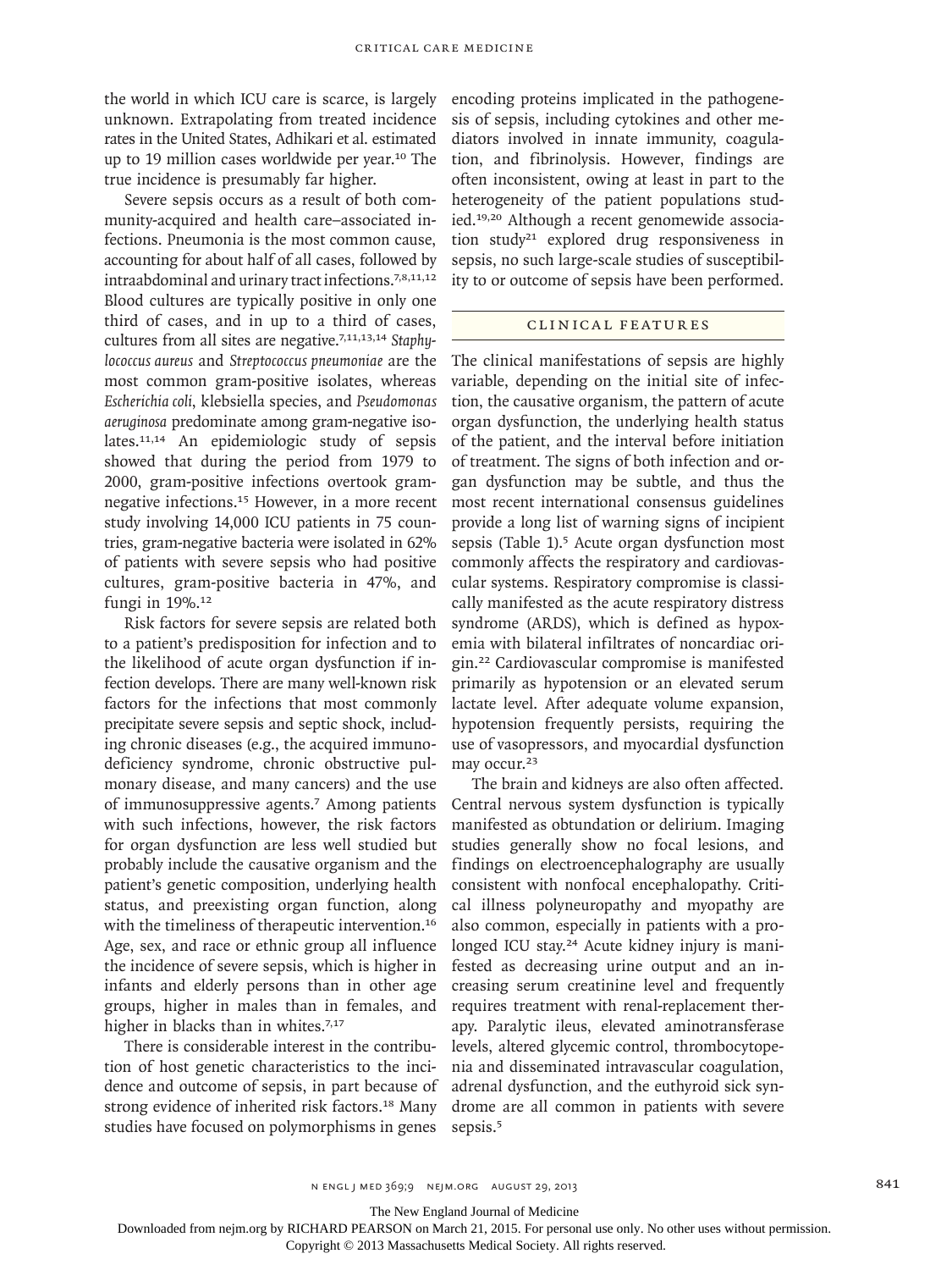| Sepsis (documented or suspected infection plus $\geq 1$ of the following) $\uparrow$                                                                                                                             |  |
|------------------------------------------------------------------------------------------------------------------------------------------------------------------------------------------------------------------|--|
| General variables                                                                                                                                                                                                |  |
| Fever (core temperature, >38.3°C)                                                                                                                                                                                |  |
| Hypothermia (core temperature, <36°C)                                                                                                                                                                            |  |
| Elevated heart rate (>90 beats per min or >2 SD above the upper limit of the normal range for age)                                                                                                               |  |
| Tachypnea                                                                                                                                                                                                        |  |
| Altered mental status                                                                                                                                                                                            |  |
| Substantial edema or positive fluid balance (>20 ml/kg of body weight over a 24-hr period)                                                                                                                       |  |
| Hyperglycemia (plasma glucose, >120 mg/dl [6.7 mmol/liter]) in the absence of diabetes                                                                                                                           |  |
| Inflammatory variables                                                                                                                                                                                           |  |
| Leukocytosis (white-cell count, >12,000/mm <sup>3</sup> )                                                                                                                                                        |  |
| Leukopenia (white-cell count, <4000/mm <sup>3</sup> )                                                                                                                                                            |  |
| Normal white-cell count with >10% immature forms                                                                                                                                                                 |  |
| Elevated plasma C-reactive protein (>2 SD above the upper limit of the normal range)                                                                                                                             |  |
| Elevated plasma procalcitonin (>2 SD above the upper limit of the normal range)                                                                                                                                  |  |
| Hemodynamic variables                                                                                                                                                                                            |  |
| Arterial hypotension (systolic pressure, <90 mm Hg; mean arterial pressure, <70 mm Hg; or decrease in systolic<br>pressure of >40 mm Hg in adults or to >2 SD below the lower limit of the normal range for age) |  |
| Elevated mixed venous oxygen saturation (>70%) $\dot{x}$                                                                                                                                                         |  |
| Elevated cardiac index (>3.5 liters/min/square meter of body-surface area) §                                                                                                                                     |  |
| Organ-dysfunction variables                                                                                                                                                                                      |  |
| Arterial hypoxemia (ratio of the partial pressure of arterial oxygen to the fraction of inspired oxygen, <300)                                                                                                   |  |
| Acute oliguria (urine output, <0.5 ml/kg/hr or 45 ml/hr for at least 2 hr)                                                                                                                                       |  |
| Increase in creatinine level of >0.5 mg/dl (>44 $\mu$ mol/liter)                                                                                                                                                 |  |
| Coagulation abnormalities (international normalized ratio, >1.5; or activated partial-thromboplastin time, >60 sec)                                                                                              |  |
| Paralytic ileus (absence of bowel sounds)                                                                                                                                                                        |  |
| Thrombocytopenia (platelet count, <100,000/mm <sup>3</sup> )                                                                                                                                                     |  |
| Hyperbilirubinemia (plasma total bilirubin, >4 mg/dl [68 µmol/liter])                                                                                                                                            |  |
| Tissue-perfusion variables                                                                                                                                                                                       |  |
| Hyperlactatemia (lactate, >1 mmol/liter)                                                                                                                                                                         |  |
| Decreased capillary refill or mottling                                                                                                                                                                           |  |
| Severe sepsis (sepsis plus organ dysfunction)                                                                                                                                                                    |  |
| Septic shock (sepsis plus either hypotension [refractory to intravenous fluids] or hyperlactatemia)                                                                                                              |  |

hypothermia (rectal temperature, >38.5°C or <35°C, respectively), tachycardia (may be absent with hypothermia), and at least one of the following indications of altered organ function: altered mental status, hypoxemia, increased serum lactate level, or bounding pulses.

‡ A mixed venous oxygen saturation level of more than 70% is normal in newborns and children (pediatric range, 75 to 80%).

 $\hat{\S}$  A cardiac index ranging from 3.5 to 5.5 liters per minute per square meter is normal in children.

**The finities in the state of the state of the state is a** either persistent hypotension or a requirement for vasopressors after the administration of an intravenous fluid bolus.

**OUTCOME** 

Before the introduction of modern intensive care with the ability to provide vital-organ support, severe sepsis and septic shock were typically lethal. Even with intensive care, rates of in-hospital organs, mortality is now closer to 20 to 30% in

death from septic shock were often in excess of 80% as recently as 30 years ago.<sup>25</sup> However, with advances in training, better surveillance and monitoring, and prompt initiation of therapy to treat the underlying infection and support failing

The New England Journal of Medicine

Downloaded from nejm.org by RICHARD PEARSON on March 21, 2015. For personal use only. No other uses without permission.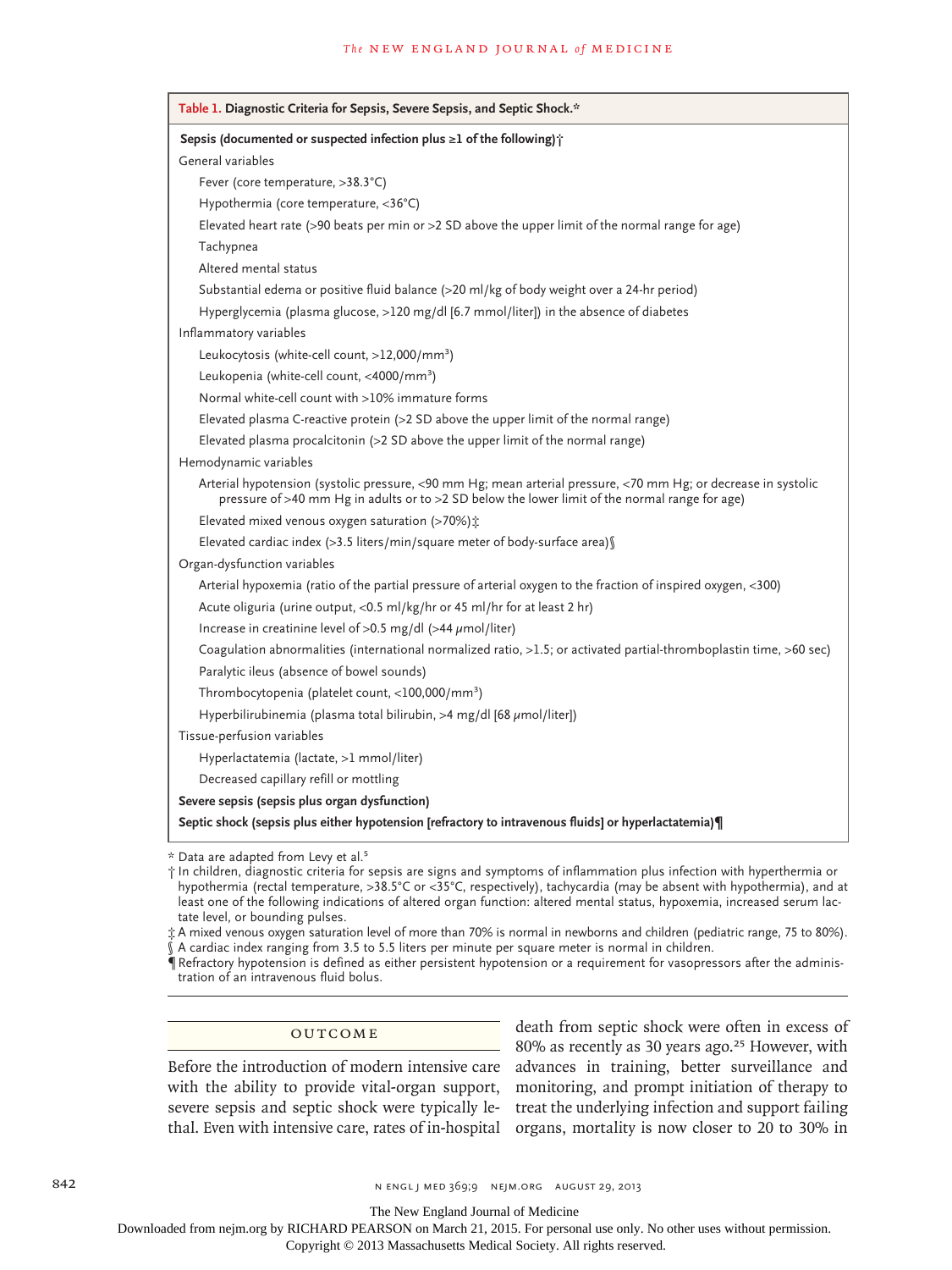many series.<sup>7,26</sup> With decreasing death rates, attention has focused on the trajectory of recovery among survivors. Numerous studies have suggested that patients who survive to hospital discharge after sepsis remain at increased risk for death in the following months and years. Those who survive often have impaired physical or neurocognitive functioning, mood disorders, and a low quality of life.<sup>27</sup> In most studies, determining the causal role of sepsis in such subsequent disorders has been difficult. However, a recent analysis of the Health and Retirement Study, involving a large, longitudinal cohort of aging Americans, suggested that severe sepsis significantly accelerated physical and neurocognitive decline.<sup>28</sup>

# **PATHOPHYSIOLOGY**

#### **Host Response**

As the concept of the host theory emerged, it was first assumed that the clinical features of sepsis were the result of overly exuberant inflammation. Later, Bone et al.<sup>29</sup> advanced the idea that the initial inflammatory response gave way to a subsequent "compensatory antiinflammatory response syndrome." However, it has become apparent that infection triggers a much more complex, variable, and prolonged host response, in which both proinflammatory and antiinflammatory mechanisms can contribute to clearance of infection and tissue recovery on the one hand and organ injury and secondary infections on the other.30 The specific response in any patient depends on the causative pathogen (load and virulence) and the host (genetic characteristics and coexisting illnesses), with differential responses at local, regional, and systemic levels (Fig. 1). The composition and direction of the host response probably change over time in parallel with the clinical course. In general, proinflammatory reactions (directed at eliminating invading pathogens) are thought to be responsible for collateral tissue damage in severe sepsis, whereas antiinflammatory responses (important for limiting local and systemic tissue injury) are implicated in the enhanced susceptibility to secondary infections.

## **Innate Immunity**

Knowledge of pathogen recognition has increased tremendously in the past decade. Pathogens activate immune cells through an interaction with pattern-recognition receptors, of which

four main classes — toll-like receptors, C-type lectin receptors, retinoic acid inducible gene 1–like receptors, and nucleotide-binding oligomerization domain–like receptors — have been identified, with the last group partially acting in protein complexes called inflammasomes (Fig. 1).<sup>31</sup> These receptors recognize structures that are conserved among microbial species, so-called pathogen-associated molecular patterns, resulting in the up-regulation of inflammatory gene transcription and initiation of innate immunity. The same receptors also sense endogenous molecules released from injured cells, so-called damage-associated molecular patterns, or alarmins, such as high-mobility group protein B1, S100 proteins, and extracellular RNA, DNA, and histones.32 Alarmins are also released during sterile injury such as trauma, giving rise to the concept that the pathogenesis of multiple organ failure in sepsis is not fundamentally different from that in noninfectious critical illness.<sup>32</sup>

# **Coagulation Abnormalities**

Severe sepsis is almost invariably associated with altered coagulation, frequently leading to disseminated intravascular coagulation.<sup>33</sup> Excess fibrin deposition is driven by coagulation through the action of tissue factor, a transmembrane glycoprotein expressed by various cell types; by impaired anticoagulant mechanisms, including the protein C system and antithrombin; and by compromised fibrin removal owing to depression of the fibrinolytic system (Fig. 2).<sup>33</sup> Protease-activated receptors (PARs) form the molecular link between coagulation and inflammation. Among the four subtypes that have been identified, PAR1 in particular is implicated in sepsis.<sup>33</sup> PAR1 exerts cytoprotective effects when stimulated by activated protein C or low-dose thrombin but exerts disruptive effects on endothelial-cell barrier function when activated by high-dose thrombin.<sup>34</sup> The protective effect of activated protein C in animal models of sepsis is dependent on its capacity to activate PAR1 and not on its anticoagulant properties.<sup>34</sup>

## **Antiinflammatory Mechanisms and Immunosuppression**

The immune system harbors humoral, cellular, and neural mechanisms that attenuate the potentially harmful effects of the proinflammatory response (Fig. 1).<sup>30</sup> Phagocytes can switch to an

The New England Journal of Medicine

Downloaded from nejm.org by RICHARD PEARSON on March 21, 2015. For personal use only. No other uses without permission.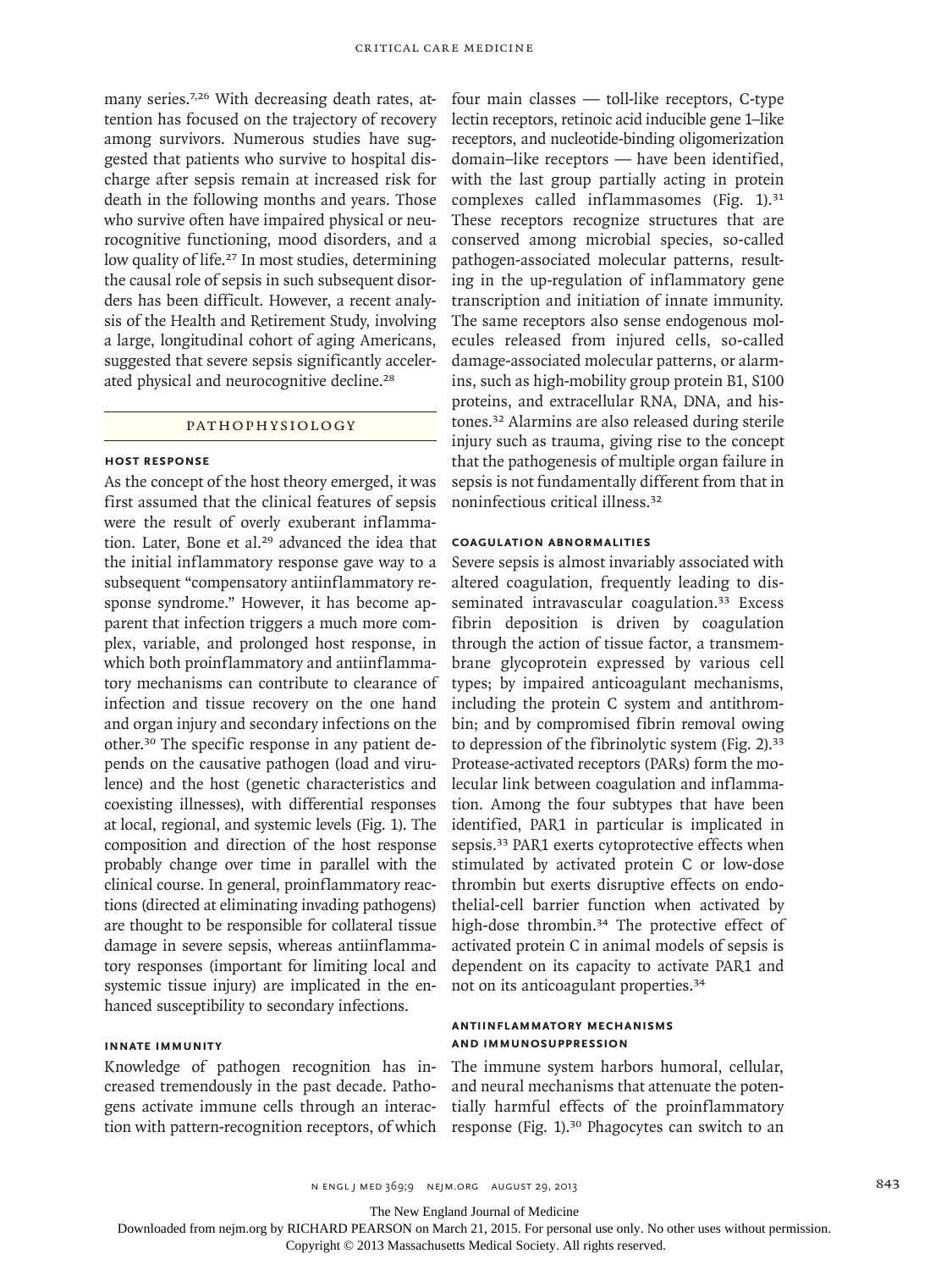

# **Figure 1. The Host Response in Severe Sepsis.**

 $\frac{1}{1}$ endosome (TLRs), or in the cytoplasm (retinoic acid inducible gene 1–like receptors [RLRs] and nucleotide-binding oligomerization The host response to sepsis is characterized by both proinflammatory responses (top of panel, in red) and antiinflammatory immunosupdomain–like receptors [NLRs]). The consequence of exaggerated inflammation is collateral tissue damage and necrotic cell death, which results in the release of damage-associated molecular patterns, so-called danger molecules that perpetuate inflammation at least in part pressive responses (bottom of panel, in blue). The direction, extent, and duration of these reactions are determined by both host factors Title (e.g., genetic characteristics, age, coexisting illnesses, and medications) and pathogen factors (e.g., microbial load and virulence). Inrecognition receptors expressed by host cells at the cell surface (toll-like receptors [TLRs] and C-type lectin receptors [CLRs]), in the flammatory responses are initiated by interaction between pathogen-associated molecular patterns expressed by pathogens and patternby acting on the same pattern-recognition receptors that are triggered by pathogens.

> antiinflammatory phenotype that promotes tissue repair, and regulatory T cells and myeloidderived suppressor cells further reduce inflammation. In addition, neural mechanisms can inhibit inflammation.<sup>35</sup> In the so-called neuroinflammatory reflex, sensory input is relayed through the afferent vagus nerve to the brain stem, from which the efferent vagus nerve activates the splenic nerve in the celiac plexus, resulting in norepinephrine release in the spleen and acetylcholine secretion by a subset of CD4+

T cells. The acetylcholine release targets  $\alpha$ 7 cholinergic receptors on macrophages, suppressing the release of proinflammatory cytokines.<sup>36</sup> In animal models of sepsis,<sup>35</sup> disruption of this neural-based system by vagotomy increases susceptibility to endotoxin shock, whereas stimulation of the efferent vagus nerve or  $\alpha$ 7 cholinergic receptors attenuates systemic inflammation.

Patients who survive early sepsis but remain dependent on intensive care have evidence of immunosuppression, in part reflected by reduced

The New England Journal of Medicine

Downloaded from nejm.org by RICHARD PEARSON on March 21, 2015. For personal use only. No other uses without permission.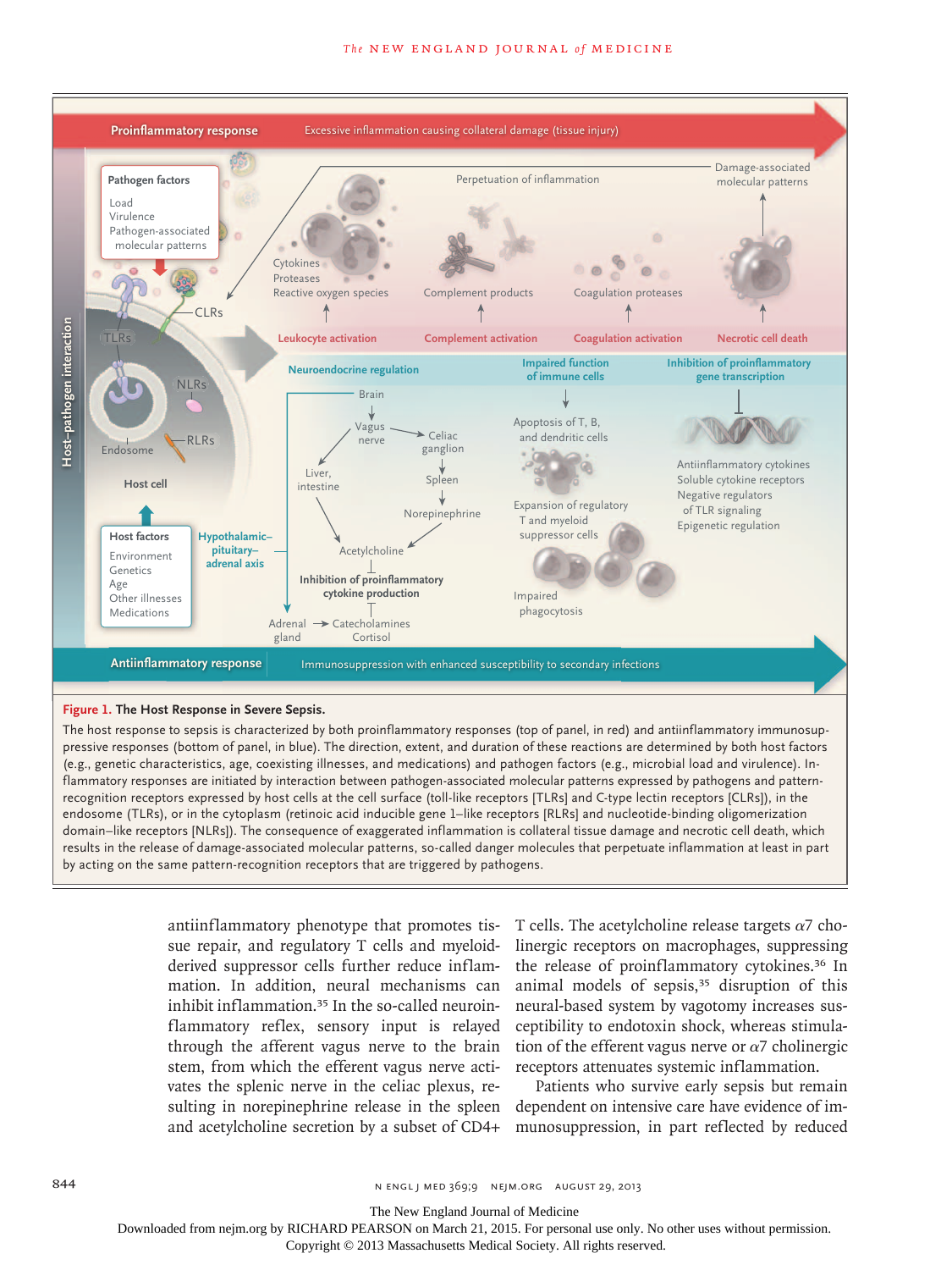

#### **Figure 2. Organ Failure in Severe Sepsis and Dysfunction of the Vascular Endothelium and Mitochondria.**

activator inhibitor type 1 (PAI-1). The capacity to generate activated protein C is impaired at least in part by reduced expression of two vated by vasodilatation, hypotension, and reduced red-cell deformability. Tissue oxygenation is further impaired by the loss of barrier Issue date may mean to actuate my part and to protect may be actually controlled proteins and the subcellular<br>Of a reduced ratio of activated protein C to thrombin. Oxygen use is impaired at the subcellular level because o pairment of anticoagulant mechanisms as a consequence of reduced activity of endogenous anticoagulant pathways (mediated by actijunctions, high levels of angiopoietin 2, and a disturbed balance between sphingosine-1 phosphate receptor 1 (S1P1) and S1P3 within the vascular wall, which is at least in part due to preferential induction of S1P3 through protease activated receptor 1 (PAR1) as a result vated protein C, antithrombin, and tissue factor pathway inhibitor), plus impaired fibrinolysis owing to enhanced release of plasminogen endothelial receptors: thrombomodulin (TM) and the endothelial protein C receptor. Thrombus formation is further facilitated by neutrophil extracellular traps (NETs) released from dying neutrophils. Thrombus formation results in tissue hypoperfusion, which is aggrafunction of the endothelium owing to a loss of function of vascular endothelial (VE) cadherin, alterations in endothelial cell-to-cell tight Sepsis is associated with microvascular thrombosis caused by concurrent activation of coagulation (mediated by tissue factor) and imfrom oxidative stress.

expression of HLA-DR on myeloid cells.<sup>37</sup> These tients who had died of sepsis in the ICU.<sup>37</sup> Bepatients frequently have ongoing infectious foci, despite antimicrobial therapy, or reactivation of of immunosuppression; both organs had enlatent viral infection.38,39 Multiple studies have documented reduced responsiveness of blood leukocytes to pathogens in patients with sepsis,<sup>30</sup> findings that were recently corroborated by postmortem studies revealing strong functional impairments of splenocytes obtained from pa-

sides the spleen, the lungs also showed evidence hanced expression of ligands for T-cell inhibitory receptors on parenchymal cells.<sup>37</sup> Enhanced apoptosis, especially of B cells, CD4+ T cells, and follicular dendritic cells, has been implicated in sepsis-associated immunosuppression and death.40,41 Epigenetic regulation of gene expres-

The New England Journal of Medicine

Downloaded from nejm.org by RICHARD PEARSON on March 21, 2015. For personal use only. No other uses without permission.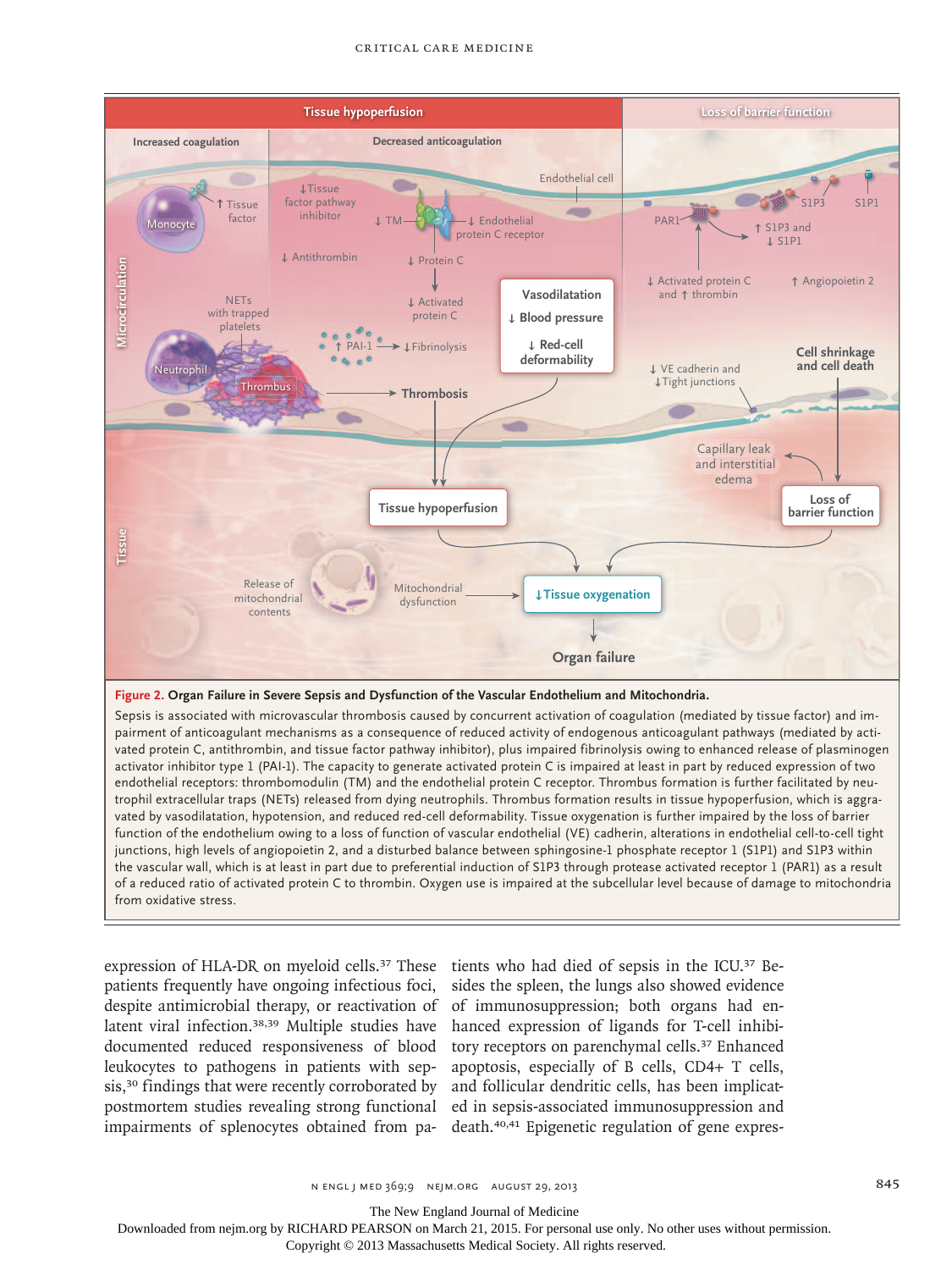| 846                                         | Table 2. Guidelines for the Treatment of Severe Sepsis and Septic Shock from the Surviving Sepsis Campaign. $^{\circ}$                                                                                                                                       |                |
|---------------------------------------------|--------------------------------------------------------------------------------------------------------------------------------------------------------------------------------------------------------------------------------------------------------------|----------------|
|                                             | Element of Care                                                                                                                                                                                                                                              | Grade          |
|                                             | Resuscitation                                                                                                                                                                                                                                                |                |
|                                             | hr after recognition<br>Begin goal-directed resuscitation during first 6                                                                                                                                                                                     | $\overline{C}$ |
|                                             | and consider the addition of albumin<br>Begin initial fluid resuscitation with crystalloid                                                                                                                                                                   | 18             |
|                                             | Consider the addition of albumin when substantial amounts of crystalloid are required to maintain adequate arterial pressure                                                                                                                                 | 2C             |
|                                             | Avoid hetastarch formulations                                                                                                                                                                                                                                | 1C             |
|                                             | Begin initial fluid challenge in patients with tissue hypoperfusion and suspected hypovolemia, to achieve ≥30 ml of crystalloids per kilogram of body weight $\ddot{\text{z}}$                                                                               | $\overline{C}$ |
|                                             | Continue fluid-challenge technique as long as there is hemodynamic improvement                                                                                                                                                                               | <b>UG</b>      |
|                                             | Use norepinephrine as the first-choice vasopressor to maintain a mean arterial pressure of 265 mm $Hg$                                                                                                                                                       | 1B             |
|                                             | Use epinephrine when an additional agent is needed to maintain adequate blood pressure                                                                                                                                                                       | 2B             |
|                                             | with weaning of norepinephrine, if tolerated<br>Add vasopressin (at a dose of 0.03 units/min)                                                                                                                                                                | $\cup$         |
|                                             | elected patients (e.g., patients with a low risk of arrhythmias and either known marked left ventricular systolic dys-<br>Avoid the use of dopamine except in carefully s<br>function or low heart rate)                                                     | 2C             |
| N ENGL J MED 369;9 NEJM.ORG AUGUST 29, 2013 | Infuse dobutamine or add it to vasopressor therapy in the presence of myocardial dysfunction (e.g., elevated cardiac filling pressures or low cardiac output) or on-<br>going hypoperfusion despite adequate intravascular volume and mean arterial pressure | $\overline{C}$ |
|                                             | Avoid the use of intravenous hydrocortisone if adequate fluid resuscitation and vasopressor therapy restore hemodynamic stability; if hydrocortisone is used, ad-<br>minister at a dose of 200 mg/day                                                        | 2C             |
|                                             | Target a hemoglobin level of 7 to 9 g/dl in patients without hypoperfusion, critical coronary artery disease or myocardial ischemia, or acute hemorrhage                                                                                                     | 18             |
|                                             | Infection control                                                                                                                                                                                                                                            |                |
|                                             | is administered<br>Obtain blood cultures before antibiotic therapy                                                                                                                                                                                           | $\overline{C}$ |
|                                             | Perform imaging studies promptly to confirm source of infection                                                                                                                                                                                              | $\cup$         |
|                                             | Administer broad-spectrum antibiotic therapy within 1 hr after diagnosis of either severe sepsis or septic shock                                                                                                                                             | 1B/1C          |
|                                             | ion when appropriate<br>Reassess antibiotic therapy daily for de-escalati                                                                                                                                                                                    | 1B             |
|                                             | Perform source control with attention to risks and benefits of the chosen method within 12 hr after diagnosis                                                                                                                                                | $\overline{C}$ |
|                                             | Respiratory support                                                                                                                                                                                                                                          |                |
|                                             | Use a low tidal volume and limitation of inspiratory-plateau-pressure strategy for ARDS                                                                                                                                                                      | 1A/1B          |
|                                             | Apply a minimal amount of positive end-expiratory pressure in ARDS                                                                                                                                                                                           | 1B             |
|                                             | id-expiratory pressure for patients with sepsis-induced ARDS<br>Administer higher rather than lower positive er                                                                                                                                              | 2C             |
|                                             | Use recruitment maneuvers in patients with severe refractory hypoxemia due to ARDS                                                                                                                                                                           | 2C             |
|                                             | Use prone positioning in patients with sepsis-induced ARDS and a ratio of the partial pressure of arterial oxygen (mm Hg) to the fraction of inspired oxygen of<br>such practice<br><100, in facilities that have experience with                            | 2C             |
|                                             | Elevate the head of the bed in patients undergoing mechanical ventilation, unless contraindicated                                                                                                                                                            | 1B             |
|                                             | Use a conservative fluid strategy for established acute lung injury or ARDS with no evidence of tissue hypoperfusion                                                                                                                                         | $\overline{C}$ |
|                                             | Use weaning protocols                                                                                                                                                                                                                                        | $\preceq$      |

The New England Journal of Medicine

Downloaded from nejm.org by RICHARD PEARSON on March 21, 2015. For personal use only. No other uses without permission.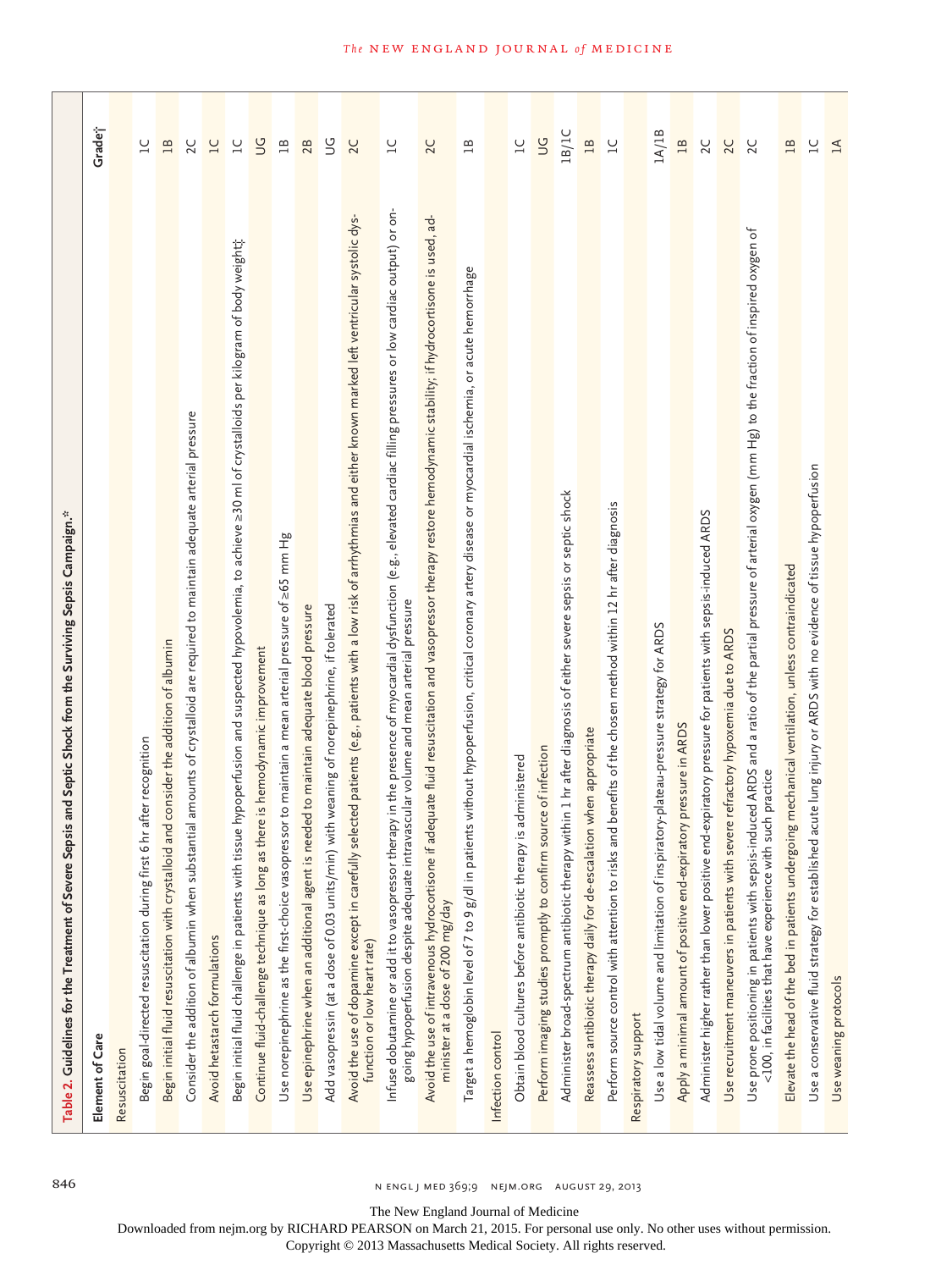| Central nervous system support                                                                                                                                                                                                                                                                                                                                                                                                                                                                                                                                                                                                                                                                                                                                                                                                                                                                                                                                                                                                                                                                                |                 |
|---------------------------------------------------------------------------------------------------------------------------------------------------------------------------------------------------------------------------------------------------------------------------------------------------------------------------------------------------------------------------------------------------------------------------------------------------------------------------------------------------------------------------------------------------------------------------------------------------------------------------------------------------------------------------------------------------------------------------------------------------------------------------------------------------------------------------------------------------------------------------------------------------------------------------------------------------------------------------------------------------------------------------------------------------------------------------------------------------------------|-----------------|
| Use sedation protocols, targeting specific dose-escalation end points                                                                                                                                                                                                                                                                                                                                                                                                                                                                                                                                                                                                                                                                                                                                                                                                                                                                                                                                                                                                                                         | $\overline{18}$ |
| Avoid neuromuscular blockers if possible in patients without ARDS                                                                                                                                                                                                                                                                                                                                                                                                                                                                                                                                                                                                                                                                                                                                                                                                                                                                                                                                                                                                                                             | $\overline{C}$  |
| Administer a short course of a neuromuscular blocker (<48 hr) for patients with early, severe ARDS                                                                                                                                                                                                                                                                                                                                                                                                                                                                                                                                                                                                                                                                                                                                                                                                                                                                                                                                                                                                            | 2C              |
| General supportive care                                                                                                                                                                                                                                                                                                                                                                                                                                                                                                                                                                                                                                                                                                                                                                                                                                                                                                                                                                                                                                                                                       |                 |
| Use a protocol-specified approach to blood glucose management, with the initiation of insulin after two consecutive blood glucose levels of >180 mg/dl (10 mmol/<br>liter), targeting a blood glucose level of <180 mg/dl                                                                                                                                                                                                                                                                                                                                                                                                                                                                                                                                                                                                                                                                                                                                                                                                                                                                                     | $\Delta$        |
| Use the equivalent of continuous venovenous hemofiltration or intermittent hemodialysis as needed for renal failure or fluid overload                                                                                                                                                                                                                                                                                                                                                                                                                                                                                                                                                                                                                                                                                                                                                                                                                                                                                                                                                                         | 2B              |
| Administer prophylaxis for deep-vein thrombosis                                                                                                                                                                                                                                                                                                                                                                                                                                                                                                                                                                                                                                                                                                                                                                                                                                                                                                                                                                                                                                                               | 1B              |
| Administer stress-ulcer prophylaxis to prevent upper gastrointestinal bleeding                                                                                                                                                                                                                                                                                                                                                                                                                                                                                                                                                                                                                                                                                                                                                                                                                                                                                                                                                                                                                                | $\overline{a}$  |
| Administer oral or enteral feedings, as tolerated, rather than either complete fasting or provision of only intravenous glucose within the first 48 hr after a diagnosis<br>of severe sepsis or septic shock                                                                                                                                                                                                                                                                                                                                                                                                                                                                                                                                                                                                                                                                                                                                                                                                                                                                                                  | 2C              |
| and end-of-life planning as appropriate<br>Address goals of care, including treatment plans                                                                                                                                                                                                                                                                                                                                                                                                                                                                                                                                                                                                                                                                                                                                                                                                                                                                                                                                                                                                                   | $\overline{a}$  |
| ministration of a bolus of 20 ml of crystalloids (or albumin equivalent) per kilogram of body weight during a period of 5 to 10 minutes for hypovolemia (2C); increased use of inotropes<br>tinuous positive end-expiratory pressure in the presence of respiratory distress and hypoxemia (2C); use of physical examination therapeutic end points, such as capillary refill (2C); ad-<br>i For all grades, the number indicates the strength of the recommendation (1, recommended; 2, suggested), and the letter indicates the level of evidence, from high (A) to low (D), with<br>UG indicating ungraded. Recommendations that are specific to pediatric severe sepsis include therapy with face-mask oxygen, high-flow nasal cannula oxygen, or nasopharyngeal con-<br>and vasodilators in septic shock with low cardiac output associated with elevated systemic vascular resistance (2C); and use of hydrocortisone only in children with suspected or prov-<br>* Data are adapted from Dellinger et al. <sup>23</sup> ARDS denotes acute respiratory distress syndrome, and ICU intensive care unit. |                 |

guidelines recommend completing the initial fluid resuscitation within 3 hours (UG)  $\ddot{x}$  The guidelines recommend completing the initial fluid resuscitation within 3 hours (UG). en absolute adrenal insufficiency (2C). en absolute adrenal insufficiency (2C). The

‡

sion may also contribute to sepsis-associated immunosuppression.<sup>42</sup>

# **Organ Dysfunction**

Although the mechanisms that underlie organ failure in sepsis have been only partially elucidated, impaired tissue oxygenation plays a key role (Fig. 2). Several factors — including hypotension, reduced red-cell deformability, and microvascular thrombosis — contribute to diminished oxygen delivery in septic shock. Inflammation can cause dysfunction of the vascular endothelium, accompanied by cell death and loss of barrier integrity, giving rise to subcutaneous and body-cavity edema.<sup>43</sup> In addition, mitochondrial damage caused by oxidative stress and other mechanisms impairs cellular oxygen use.44 Moreover, injured mitochondria release alarmins into the extracellular environment, including mitochondrial DNA and formyl peptides, which can activate neutrophils and cause further tissue injury.<sup>45</sup>

## **TREATMENT**

The Surviving Sepsis Campaign, an international consortium of professional societies involved in critical care, treatment of infectious diseases, and emergency medicine, recently issued the third iteration of clinical guidelines for the management of severe sepsis and septic shock (Table 2).<sup>23</sup> The most important elements of the guidelines are organized into two "bundles" of care: an initial management bundle to be accomplished within 6 hours after the patient's presentation and a management bundle to be accomplished in the ICU.23 Implementation of the bundles is associated with an improved outcome.<sup>46,47</sup>

The principles of the initial management bundle are to provide cardiorespiratory resuscitation and mitigate the immediate threats of uncontrolled infection. Resuscitation requires the use of intravenous fluids and vasopressors, with oxygen therapy and mechanical ventilation provided as necessary. The exact components required to optimize resuscitation, such as the choice and amount of fluids, appropriate type and intensity of hemodynamic monitoring, and role of adjunctive vasoactive agents, all remain the subject of ongoing debate and clinical trials; many of these issues will be covered in this series.23 Nonetheless, some form of resuscitation is considered essential, and a standardized approach

The New England Journal of Medicine

Downloaded from nejm.org by RICHARD PEARSON on March 21, 2015. For personal use only. No other uses without permission.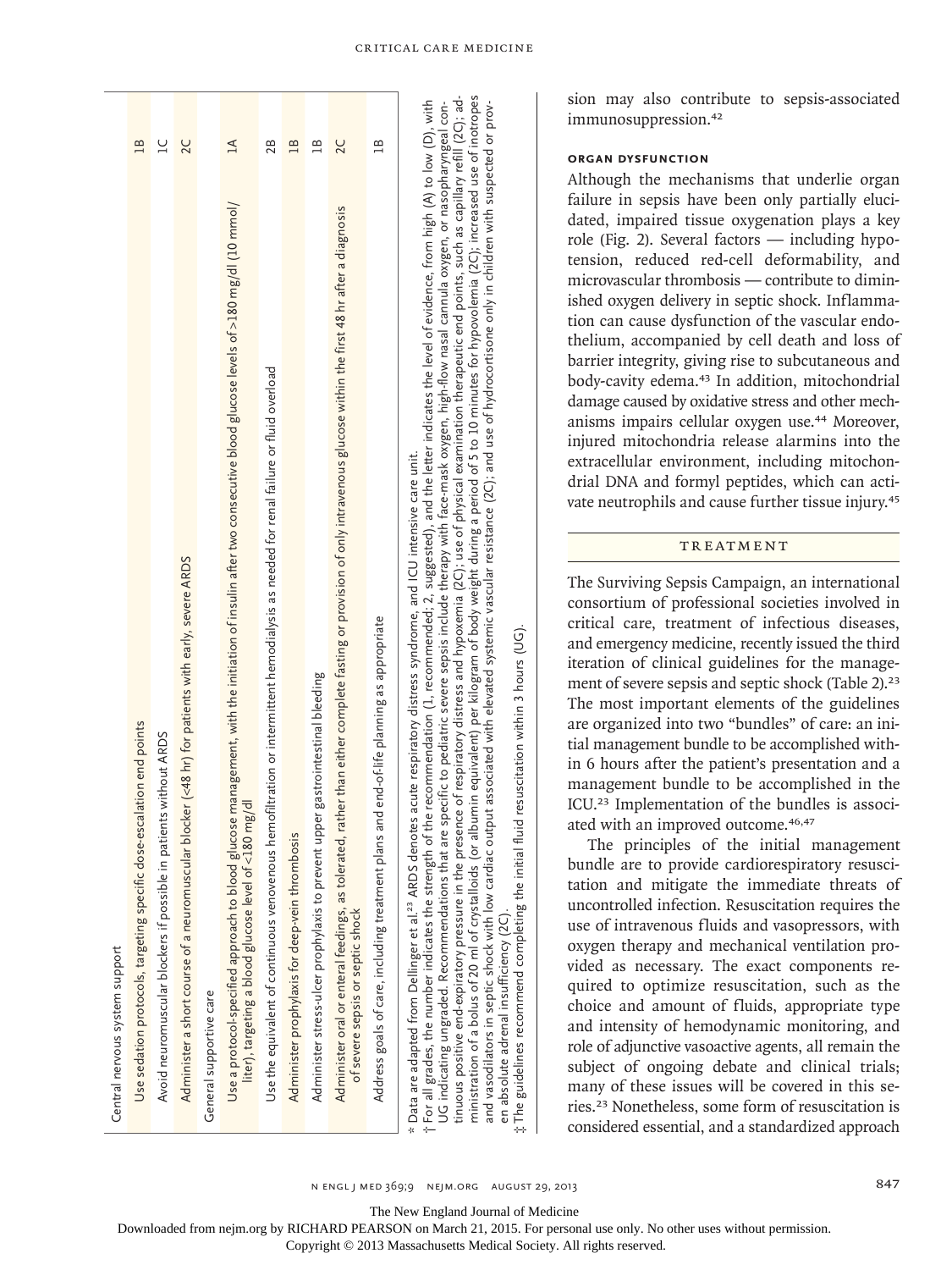has been advocated to ensure prompt, effective management.<sup>23</sup> The initial management of infection requires forming a probable diagnosis, obtaining cultures, and initiating appropriate and timely empirical antimicrobial therapy and source control (i.e., draining pus, if appropriate).

The choice of empirical therapy depends on the suspected site of infection, the setting in which the infection developed (i.e., home, nursing home, or hospital), medical history, and local microbial-susceptibility patterns. Inappropriate or delayed antibiotic treatment is associated with increased mortality.<sup>48,49</sup> Thus, intravenous antibiotic therapy should be started as early as possible and should cover all likely pathogens. It has not been determined whether combination antimicrobial therapy produces better outcomes than adequate single-agent antibiotic therapy in patients with severe sepsis.50-53 Current guidelines recommend combination antimicrobial therapy only for neutropenic sepsis and sepsis caused by pseudomonas species. Empirical antifungal therapy should be used only in patients at high risk for invasive candidiasis.<sup>50</sup>

The patient should also be moved to an appropriate setting, such as an ICU, for ongoing care. After the first 6 hours, attention focuses on monitoring and support of organ function, avoidance of complications, and de-escalation of care when possible. De-escalation of initial broadspectrum therapy may prevent the emergence of resistant organisms, minimize the risk of drug toxicity, and reduce costs, and evidence from observational studies indicates that such an approach is safe.54 The only immunomodulatory therapy that is currently advocated is a short course of hydrocortisone (200 to 300 mg per day for up to 7 days or until vasopressor support is no longer required) for patients with refractory septic shock.<sup>23</sup> This recommendation is supported by a meta-analysis,<sup>55</sup> but the two largest studies had conflicting results,56,57 and other clinical trials are ongoing.58,59

#### SEARCH FOR NEW THERAPIES

## **Recent Failures**

One of the great disappointments during the past 30 years has been the failure to convert advances in our understanding of the underlying biologic features of sepsis into effective new therapies.<sup>60</sup> Researchers have tested both highly specific

agents and agents exerting more pleiotropic effects. The specific agents can be divided into those designed to interrupt the initial cytokine cascade (e.g., antilipopolysaccharide or anti–proinflammatory cytokine strategies) and those designed to interfere with dysregulated coagulation (e.g., antithrombin or activated protein  $C$ ).<sup>61</sup> The only new agent that gained regulatory approval was activated protein C.<sup>62</sup> However, postapproval concern about the safety and efficacy of activated protein C prompted a repeat study, which did not show a benefit and led the manufacturer, Eli Lilly, to withdraw the drug from the market.<sup>11</sup> All other strategies thus far have not shown efficacy. With the recent decision to stop further clinical development of CytoFab, a polyclonal anti–tumor necrosis factor antibody (ClinicalTrials.gov number, NCT01145560), there are no current large-scale trials of anticytokine strategies in the treatment of sepsis.

Among the agents with broader immunomodulatory effects, glucocorticoids have received the most attention. Intravenous immune globulin is also associated with a potential benefit,<sup>63</sup> but important questions remain, and its use is not part of routine practice.<sup>23</sup> Despite a large number of observational studies suggesting that the use of statins reduces the incidence or improves the outcome of sepsis and severe infection,<sup>64</sup> such findings have not been confirmed in randomized, controlled trials, so the use of statins is not part of routine sepsis care.<sup>23</sup>

# **PROBLEMS WITH therapeutic development**

Faced with these disappointing results, many observers question the current approach to the development of sepsis drugs. Preclinical studies commonly test drugs in young, healthy mice or rats exposed to a septic challenge (e.g., bacteria or bacterial toxins) with limited or no ancillary treatment. In contrast, patients with sepsis are often elderly or have serious coexisting illnesses, which may affect the host response and increase the risk of acute organ dysfunction. Furthermore, death in the clinical setting often occurs despite the use of antibiotics, resuscitation, and intensive life support, and the disease mechanisms in such cases are probably very different from those underlying the early deterioration that typically occurs in animal models in the absence of supportive care. There are also large between-species genetic differences in the inflammatory host response.<sup>65</sup>

848 **848** n engl j med 369;9 nejm.org august 29, 2013

The New England Journal of Medicine

Downloaded from nejm.org by RICHARD PEARSON on March 21, 2015. For personal use only. No other uses without permission.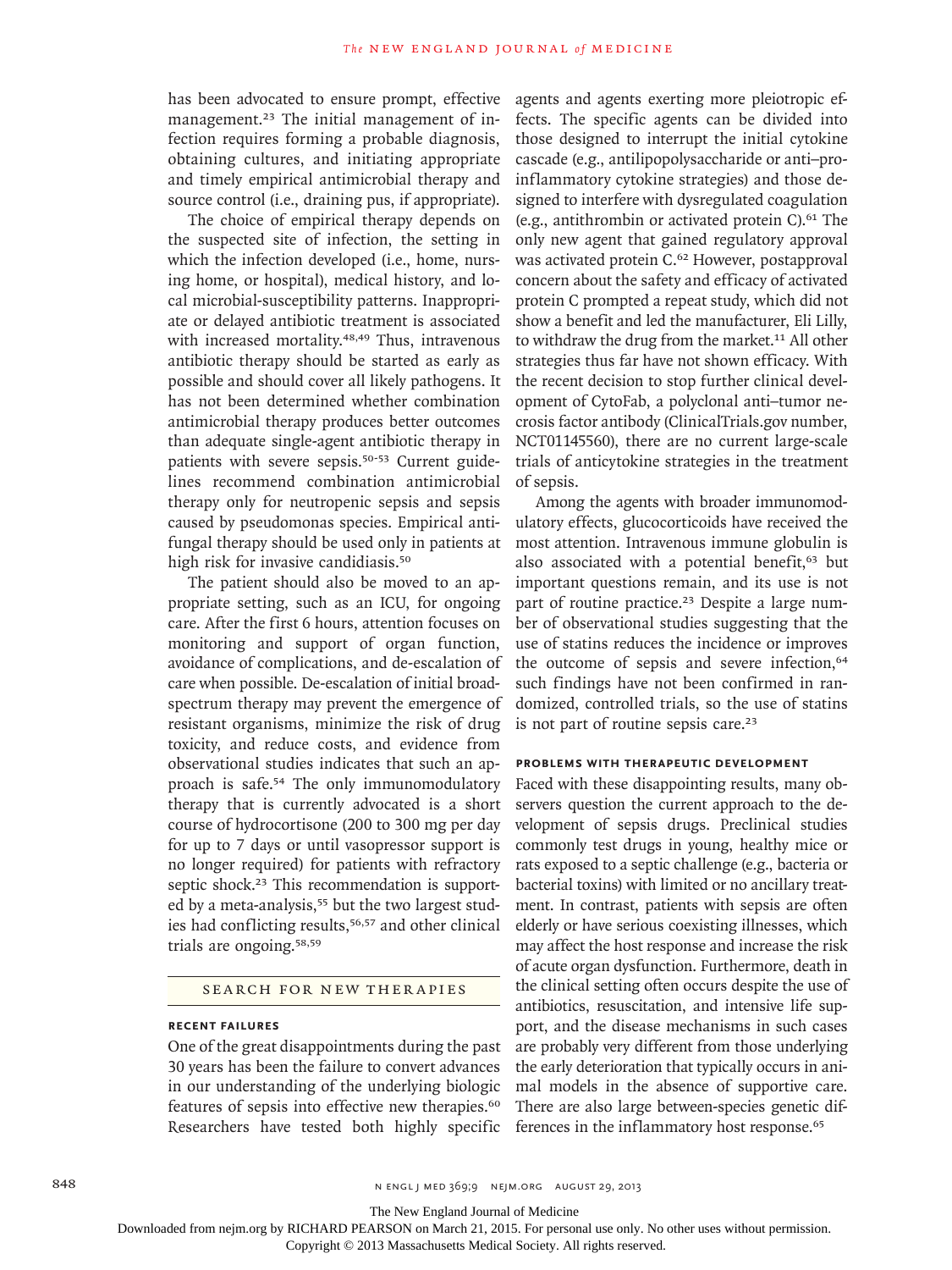In clinical studies, the enrollment criteria are typically very broad, the agent is administered on the basis of a standard formula for only a short period, there is little information on how the agent changes the host response and host–pathogen interactions, and the primary end point is death from any cause. Such a research strategy is probably overly simplistic in that it does not select patients who are most likely to benefit, cannot adjust therapy on the basis of the evolving host response and clinical course, and does not capture potentially important effects on nonfatal outcomes.

## **NEW STRATEGIES**

Consequently, hope is pinned on newer so-called precision-medicine strategies with better preclinical models, more targeted drug development, and clinical trials that incorporate better patient selection, drug delivery, and outcome measurement. For example, options to enrich the preclinical portfolio include the study of animals that are more genetically diverse, are older, or have preexisting disease. Longer experiments with more advanced supportive care would allow better mimicry of the later stages of sepsis and multiorgan failure, permitting the testing of drugs in a more realistic setting and perhaps facilitating the measurement of outcomes such as cognitive and physical functioning. In addition, preclinical studies could be used to screen for potential biomarkers of a therapeutic response for which there are human homologues.

Activated protein C mutants that lack anticoagulant properties are examples of more targeted drug development and were shown to provide protection from sepsis-induced death in animals, without an increased risk of bleeding.<sup>66</sup> Biomarkers such as whole-genome expression patterns in peripheral-blood leukocytes may aid in stratifying patients into more homogeneous subgroups or in developing more targeted therapeutic interventions.67 The insight that severe sepsis can cause immunosuppression raises the possibility of using immune-stimulatory therapy (e.g., interleukin-7, granulocyte–macrophage colonystimulating factor,<sup>68</sup> or interferon- $\gamma$ <sup>69</sup>), but ideally, such therapy would be used only in patients in whom immunosuppression is identified or predicted. Thus, such therapies could be deployed on the basis of laboratory measures, such as monocyte HLA-DR expression. In addition, concern about accelerated neurocognitive decline in survivors of sepsis opens up avenues to explore agents currently being tested in patients with dementia and related conditions.

The designs of trials could be modified to more easily incorporate these ideas. For example, the considerable uncertainty at the beginning of a trial with regard to the appropriate selection of patients and drug-administration strategy and the possibility of treatment interactions may be better handled with the use of a Bayesian design. A trial could commence with multiple study groups that reflect the various uncertainties to be tested but then automatically narrow assignments to the best-performing groups on the basis of predefined-response adaptive randomization rules. Such designs could be particularly helpful when testing combination therapy or incorporating potential biomarkers of drug responsiveness.

# Conclusions

Severe sepsis and septic shock represent one of the oldest and most pressing problems in medicine. With advances in intensive care, increased awareness, and dissemination of evidence-based guidelines, clinicians have taken large strides in reducing the risk of imminent death associated with sepsis. However, as more patients survive sepsis, concern mounts over the lingering sequelae of what was previously a lethal event. Strategies are also needed to reach the many millions of patients with sepsis who are far from modern intensive care. At the same time, advances in molecular biology have provided keen insight into the complexity of pathogen and alarm recognition by the human host and important clues to a host response that has gone awry. However, harnessing that information to provide effective new therapies has proved to be difficult. To further improve the outcome of patients with sepsis through the development of new therapeutic agents, newer, smarter approaches to clinicaltrial design and execution are essential.

Dr. Angus reports receiving grant support through his institution from Eisai, consulting fees from Idaho Technology, Pfizer, Eisai, MedImmune, BioAegis, and Ferring, and fees from Eli Lilly for serving as a member of a clinical-trial data and safety monitoring board. Dr. van der Poll reports receiving grant support through his institution from Sirtris Pharmaceuticals and consulting fees from Eisai. No other potential conflict of interest relevant to this article was reported.

Disclosure forms provided by the authors are available with the full text of this article at NEJM.org.

The New England Journal of Medicine

Downloaded from nejm.org by RICHARD PEARSON on March 21, 2015. For personal use only. No other uses without permission.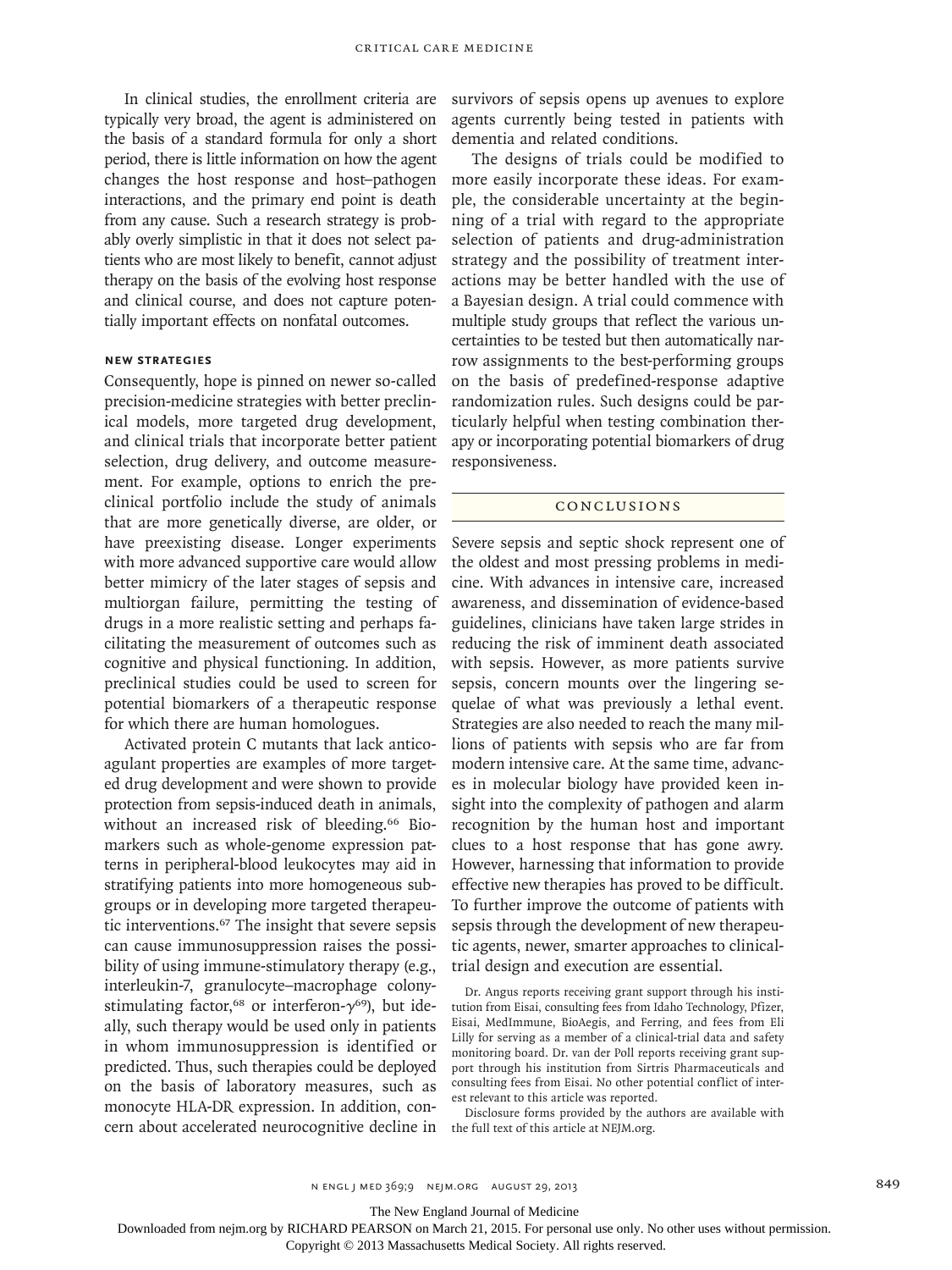#### **References**

**1.** Majno G. The ancient riddle of sigma eta psi iota sigma (sepsis). J Infect Dis 1991;163:937-45.

**2.** Funk DJ, Parrillo JE, Kumar A. Sepsis and septic shock: a history. Crit Care Clin 2009;25:83-101.

**3.** Cerra FB. The systemic septic response: multiple systems organ failure. Crit Care Clin 1985;1:591-607.

**4.** Bone RC, Sibbald WJ, Sprung CL. The ACCP-SCCM Consensus Conference on sepsis and organ failure. Chest 1992;101: 1481-3.

**5.** Levy MM, Fink MP, Marshall JC, et al. 2001 SCCM/ESICM/ACCP/ATS/SIS International Sepsis Definitions Conference. Crit Care Med 2003;31:1250-6.

**6.** Rangel-Frausto MS, Pittet D, Costigan M, Hwang T, Davis CS, Wenzel RP. The natural history of the systemic inflammatory response syndrome (SIRS): a prospective study. JAMA 1995;273:117-23.

**7.** Angus DC, Linde-Zwirble WT, Lidicker J, Clermont G, Carcillo J, Pinsky MR. Epidemiology of severe sepsis in the United States: analysis of incidence, outcome, and associated costs of care. Crit Care Med 2001;29:1303-10.

**8.** Lagu T, Rothberg MB, Shieh MS, Pekow PS, Steingrub JS, Lindenauer PK. Hospitalizations, costs, and outcomes of severe sepsis in the United States 2003 to 2007. Crit Care Med 2012;40:754-6. [Erratum, Crit Care Med 2012;40:2932.]

**9.** Linde-Zwirble WT, Angus DC. Severe sepsis epidemiology: sampling, selection, and society. Crit Care 2004;8:222-6.

**10.** Adhikari NK, Fowler RA, Bhagwanjee S, Rubenfeld GD. Critical care and the global burden of critical illness in adults. Lancet 2010;376:1339-46.

**11.** Ranieri VM, Thompson BT, Barie PS, et al. Drotrecogin alfa (activated) in adults with septic shock. N Engl J Med 2012; 366:2055-64.

**12.** Vincent JL, Rello J, Marshall J, et al. International study of the prevalence and outcomes of infection in intensive care units. JAMA 2009;302:2323-9.

**13.** Abraham E, Reinhart K, Opal S, et al. Efficacy and safety of tifacogin (recombinant tissue factor pathway inhibitor) in severe sepsis: a randomized controlled trial. JAMA 2003;290:238-47.

**14.** Opal SM, Garber GE, LaRosa SP, et al. Systemic host responses in severe sepsis analyzed by causative microorganism and treatment effects of drotrecogin alfa (activated). Clin Infect Dis 2003;37:50-8.

**15.** Martin GS, Mannino DM, Eaton S, Moss M. The epidemiology of sepsis in the United States from 1979 through 2000. N Engl J Med 2003;348:1546-54. **16.** Angus DC, Wax RS. Epidemiology of sepsis: an update. Crit Care Med 2001;29: Suppl:S109-S116.

**17.** Mayr FB, Yende S, Linde-Zwirble WT,

et al. Infection rate and acute organ dysfunction risk as explanations for racial differences in severe sepsis. JAMA 2010; 303:2495-503.

**18.** Sørensen TI, Nielsen GG, Andersen PK, Teasdale TW. Genetic and environmental influences on premature death in adult adoptees. N Engl J Med 1988;318:727- 32.

**19.** Chung LP, Waterer GW. Genetic predisposition to respiratory infection and sepsis. Crit Rev Clin Lab Sci 2011;48:250- 68.

**20.** Namath A, Patterson AJ. Genetic polymorphisms in sepsis. Crit Care Nurs Clin North Am 2011;23:181-202.

**21.** Man M, Close SL, Shaw AD, et al. Beyond single-marker analyses: mining whole genome scans for insights into treatment responses in severe sepsis. Pharmacogenomics J 2012 February 7 (Epub ahead of print).

**22.** Ranieri VM, Rubenfeld GD, Thompson BT, et al. Acute respiratory distress syndrome: the Berlin Definition. JAMA 2012;307:2526-33.

**23.** Dellinger RP, Levy MM, Rhodes A, et al. Surviving Sepsis Campaign: international guidelines for management of severe sepsis and septic shock: 2012. Crit Care Med 2013;41:580-637.

**24.** De Jonghe B, Sharshar T, Lefaucheur J, et al. Paresis acquired in the intensive care unit: a prospective multicenter study. JAMA 2002;288:2859-67.

**25.** Friedman G, Silva E, Vincent JL. Has the mortality of septic shock changed with time? Crit Care Med 1998;26:2078- 86.

**26.** Kumar G, Kumar N, Taneja A, et al. Nationwide trends of severe sepsis in the 21st century (2000-2007). Chest 2011;140: 1223-31.

**27.** Angus DC, Carlet J. Surviving intensive care: a report from the 2002 Brussels Roundtable. Intensive Care Med 2003;29: 368-77.

**28.** Iwashyna TJ, Ely EW, Smith DM, Langa KM. Long-term cognitive impairment and functional disability among survivors of severe sepsis. JAMA 2010;304:1787-94. **29.** Bone RC, Grodzin CJ, Balk RA. Sepsis: a new hypothesis for pathogenesis of the disease process. Chest 1997;112:235- 43.

**30.** van der Poll T, Opal SM. Host-pathogen interactions in sepsis. Lancet Infect Dis 2008;8:32-43.

**31.** Takeuchi O, Akira S. Pattern recognition receptors and inflammation. Cell 2010;140:805-20.

**32.** Chan JK, Roth J, Oppenheim JJ, et al. Alarmins: awaiting a clinical response. J Clin Invest 2012;122:2711-9.

**33.** Levi M, van der Poll T. Inflammation and coagulation. Crit Care Med 2010;38: Suppl:S26-S34.

**34.** Ruf W. New players in the sepsis-protective activated protein C pathway. J Clin Invest 2010;120:3084-7.

**35.** Andersson U, Tracey KJ. Reflex principles of immunological homeostasis. Annu Rev Immunol 2012;30:313-35.

**36.** Rosas-Ballina M, Olofsson PS, Ochani M, et al. Acetylcholine-synthesizing T cells relay neural signals in a vagus nerve circuit. Science 2011;334:98-101.

**37.** Boomer JS, To K, Chang KC, et al. Immunosuppression in patients who die of sepsis and multiple organ failure. JAMA 2011;306:2594-605.

**38.** Limaye AP, Kirby KA, Rubenfeld GD, et al. Cytomegalovirus reactivation in critically ill immunocompetent patients. JAMA 2008;300:413-22.

**39.** Torgersen C, Moser P, Luckner G, et al. Macroscopic postmortem findings in 235 surgical intensive care patients with sepsis. Anesth Analg 2009;108:1841-7.

**40.** Hotchkiss RS, Tinsley KW, Swanson PE, et al. Depletion of dendritic cells, but not macrophages, in patients with sepsis. J Immunol 2002;168:2493-500.

**41.** Hotchkiss RS, Tinsley KW, Swanson PE, et al. Sepsis-induced apoptosis causes progressive profound depletion of B and CD4+ T lymphocytes in humans. J Immunol 2001;166:6952-63.

**42.** Carson WF, Cavassani KA, Dou Y, Kunkel SL. Epigenetic regulation of immune cell functions during post-septic immunosuppression. Epigenetics 2011;6: 273-83.

**43.** Goldenberg NM, Steinberg BE, Slutsky AS, Lee WL. Broken barriers: a new take on sepsis pathogenesis. Sci Transl Med 2011;3:88ps25.

**44.** Galley HF. Oxidative stress and mitochondrial dysfunction in sepsis. Br J Anaesth 2011;107:57-64.

**45.** Zhang Q, Raoof M, Chen Y, et al. Circulating mitochondrial DAMPs cause inflammatory responses to injury. Nature 2010;464:104-7.

**46.** Ferrer R, Artigas A, Levy MM, et al. Improvement in process of care and outcome after a multicenter severe sepsis educational program in Spain. JAMA 2008; 299:2294-303.

**47.** Levy MM, Dellinger RP, Townsend SR, et al. The Surviving Sepsis Campaign: results of an international guidelinebased performance improvement program targeting severe sepsis. Crit Care Med 2010;38:367-74.

**48.** Paul M, Shani V, Muchtar E, Kariv G, Robenshtok E, Leibovici L. Systematic review and meta-analysis of the efficacy of appropriate empiric antibiotic therapy for sepsis. Antimicrob Agents Chemother 2010;54:4851-63.

**49.** Kumar A, Roberts D, Wood KE, et al. Duration of hypotension before initiation of effective antimicrobial therapy is the

850 N ENGL J MED 369;9 NEIM.ORG AUGUST 29, 2013

The New England Journal of Medicine

Downloaded from nejm.org by RICHARD PEARSON on March 21, 2015. For personal use only. No other uses without permission.